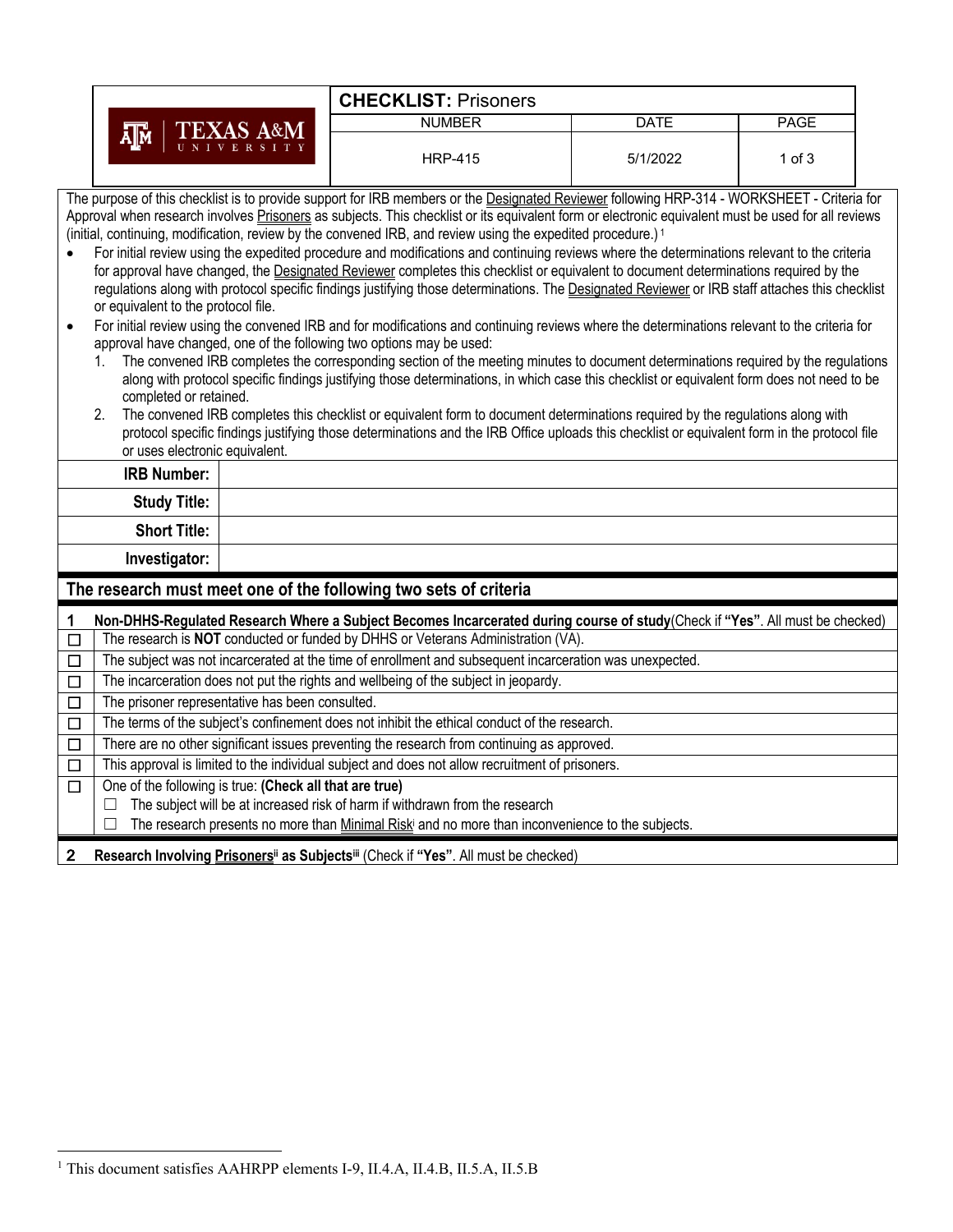|        | <b>CHECKLIST: Prisoners</b>                                                                                                                                                                                                                                                                                                                                                                                                                                                                                                                                                                                                                                                                                                                                                                                                                                                                                                                                                                                                                                                                                                                                                                                                                                                                                                                                                                                                                                                                                                                                                                                                                           |                                                                                                                                                                                                                                                                                           |             |             |  |  |
|--------|-------------------------------------------------------------------------------------------------------------------------------------------------------------------------------------------------------------------------------------------------------------------------------------------------------------------------------------------------------------------------------------------------------------------------------------------------------------------------------------------------------------------------------------------------------------------------------------------------------------------------------------------------------------------------------------------------------------------------------------------------------------------------------------------------------------------------------------------------------------------------------------------------------------------------------------------------------------------------------------------------------------------------------------------------------------------------------------------------------------------------------------------------------------------------------------------------------------------------------------------------------------------------------------------------------------------------------------------------------------------------------------------------------------------------------------------------------------------------------------------------------------------------------------------------------------------------------------------------------------------------------------------------------|-------------------------------------------------------------------------------------------------------------------------------------------------------------------------------------------------------------------------------------------------------------------------------------------|-------------|-------------|--|--|
|        | <b>TEXAS A&amp;M</b>                                                                                                                                                                                                                                                                                                                                                                                                                                                                                                                                                                                                                                                                                                                                                                                                                                                                                                                                                                                                                                                                                                                                                                                                                                                                                                                                                                                                                                                                                                                                                                                                                                  | <b>NUMBER</b>                                                                                                                                                                                                                                                                             | <b>DATE</b> | <b>PAGE</b> |  |  |
|        | ѧ∏ѧ                                                                                                                                                                                                                                                                                                                                                                                                                                                                                                                                                                                                                                                                                                                                                                                                                                                                                                                                                                                                                                                                                                                                                                                                                                                                                                                                                                                                                                                                                                                                                                                                                                                   | <b>HRP-415</b>                                                                                                                                                                                                                                                                            | 5/1/2022    | $2$ of $3$  |  |  |
| $\Box$ |                                                                                                                                                                                                                                                                                                                                                                                                                                                                                                                                                                                                                                                                                                                                                                                                                                                                                                                                                                                                                                                                                                                                                                                                                                                                                                                                                                                                                                                                                                                                                                                                                                                       |                                                                                                                                                                                                                                                                                           |             |             |  |  |
|        | The research under review represents one of the following categories of research: (At least one must be checked.)<br>Study of the possible causes, effects, and processes of incarceration, and of criminal behavior, provided that the study presents no<br>$\Box$<br>more than Minimal Riski and no more than inconvenience to the subjects.<br>Study of prisons as institutional structures or of Prisoners as incarcerated persons, provided that the study presents no more than<br>⊔<br>Minimal Riski and no more than inconvenience to the subjects.<br>Research on conditions particularly affecting Prisoners as a class (for example, vaccine trials and other research on hepatitis which is<br>⊔<br>much more prevalent in prisons than elsewhere; and research on social and psychological problems such as alcoholism, drug<br>addiction, and sexual assaults).iv<br>Research on practices, both innovative and accepted, which have the intent and reasonable probability of improving the health or well-<br>⊔<br>being of the subject where one of the following is true: (One box must be checked)<br>All groups may benefit from the research.<br>Prisoners are assigned to control groups which may not benefit from the research.v<br>Epidemiologic studies in which the sole purpose is to describe the prevalence or incidence of a disease by identifying all cases or to<br>$\overline{\phantom{a}}$<br>study potential risk factor associations for a disease, the research presents no more than Minimal Risk and no more than<br>inconvenience to the subjects, and Prisoners are not a particular focus of the research. |                                                                                                                                                                                                                                                                                           |             |             |  |  |
|        | Provide protocol specific findings justifying this determination:                                                                                                                                                                                                                                                                                                                                                                                                                                                                                                                                                                                                                                                                                                                                                                                                                                                                                                                                                                                                                                                                                                                                                                                                                                                                                                                                                                                                                                                                                                                                                                                     |                                                                                                                                                                                                                                                                                           |             |             |  |  |
| □      | Any possible advantages accruing to the Prisoner through his or her participation in the research, when compared to the general living<br>conditions, medical care, quality of food, amenities and opportunity for earnings in the prison, are not of such a magnitude that his or her<br>ability to weigh the risks of the research against the value of such advantages in the limited choice environment of the prison is impaired.<br>Provide protocol specific findings justifying this determination:                                                                                                                                                                                                                                                                                                                                                                                                                                                                                                                                                                                                                                                                                                                                                                                                                                                                                                                                                                                                                                                                                                                                           |                                                                                                                                                                                                                                                                                           |             |             |  |  |
| $\Box$ | Provide protocol specific findings justifying this determination:                                                                                                                                                                                                                                                                                                                                                                                                                                                                                                                                                                                                                                                                                                                                                                                                                                                                                                                                                                                                                                                                                                                                                                                                                                                                                                                                                                                                                                                                                                                                                                                     | The risks involved in the research are commensurate with risks that would be accepted by non-Prisoner volunteers.                                                                                                                                                                         |             |             |  |  |
| $\Box$ | Procedures for the selection of subjects within the prison are fair to all Prisoners and immune from arbitrary intervention by prison<br>authorities or Prisoners. Unless the principal investigator provides to the Board justification in writing for following some other procedures,<br>control subjects must be selected randomly from the group of available Prisoners who meet the characteristics needed for that particular<br>research project.<br>Provide protocol specific findings justifying this determination:                                                                                                                                                                                                                                                                                                                                                                                                                                                                                                                                                                                                                                                                                                                                                                                                                                                                                                                                                                                                                                                                                                                        |                                                                                                                                                                                                                                                                                           |             |             |  |  |
| $\Box$ | Provide protocol specific findings justifying this determination:                                                                                                                                                                                                                                                                                                                                                                                                                                                                                                                                                                                                                                                                                                                                                                                                                                                                                                                                                                                                                                                                                                                                                                                                                                                                                                                                                                                                                                                                                                                                                                                     | The information is presented in language which is understandable to the subject population.                                                                                                                                                                                               |             |             |  |  |
| $\Box$ | Provide protocol specific findings justifying this determination:                                                                                                                                                                                                                                                                                                                                                                                                                                                                                                                                                                                                                                                                                                                                                                                                                                                                                                                                                                                                                                                                                                                                                                                                                                                                                                                                                                                                                                                                                                                                                                                     | Adequate assurance exists that parole boards will not take into account a Prisoner's participation in the research in making decisions<br>regarding parole, and each Prisoner is clearly informed in advance that participation in the research will have no effect on his or her parole. |             |             |  |  |
| $\Box$ | If the IRB finds there may be a need for follow-up examination or care of subjects after the end of their participation, adequate provision<br>has been made for such examination or care, taking into account the varying lengths of individual Prisoners' sentences, and for informing<br>subjects of this fact.<br>Provide protocol specific findings justifying this determination:                                                                                                                                                                                                                                                                                                                                                                                                                                                                                                                                                                                                                                                                                                                                                                                                                                                                                                                                                                                                                                                                                                                                                                                                                                                               |                                                                                                                                                                                                                                                                                           |             |             |  |  |
| □      |                                                                                                                                                                                                                                                                                                                                                                                                                                                                                                                                                                                                                                                                                                                                                                                                                                                                                                                                                                                                                                                                                                                                                                                                                                                                                                                                                                                                                                                                                                                                                                                                                                                       | A prisoner representative reviewed the research focusing on the requirements of this checklist.vi                                                                                                                                                                                         |             |             |  |  |
| □      | The prisoner representative received all materials pertaining to the research.                                                                                                                                                                                                                                                                                                                                                                                                                                                                                                                                                                                                                                                                                                                                                                                                                                                                                                                                                                                                                                                                                                                                                                                                                                                                                                                                                                                                                                                                                                                                                                        |                                                                                                                                                                                                                                                                                           |             |             |  |  |
| $\Box$ | For convened IRB review, the prisoner representative presented either orally or in writing at the meeting or for review using the expedited<br>procedure the prisoner representative concurred that the research involves no more than Minimal Risk to the prisoner subjects                                                                                                                                                                                                                                                                                                                                                                                                                                                                                                                                                                                                                                                                                                                                                                                                                                                                                                                                                                                                                                                                                                                                                                                                                                                                                                                                                                          |                                                                                                                                                                                                                                                                                           |             |             |  |  |

<sup>&</sup>lt;sup>i</sup> "*Minimal risk*" for research involving prisoners is the probability and magnitude of physical or psychological harm that is normally encountered in the daily lives, or in the routine medical, dental, or psychological examination of healthy persons.

ii "Prisoner" means any individual involuntarily confined or detained in a penal institution. The term is intended to encompass individuals sentenced to such an institution under a criminal or civil statute, individuals detained in other facilities by virtue of statutes or commitment procedures which provide alternatives to criminal prosecution or incarceration in a penal institution, and individuals detained pending arraignment, trial, or sentencing.

iii If the research is DHHS-regulated, the research may proceed only after the institution has certified to OHRP that the duties of the Board under this section have been fulfilled. If the research is conducted or funded by the Department of Defense (DOD), the research may proceed only after the institution has demonstrated to the Senior Designated Official that the IRB has fulfilled its duties under this section..

iv If the research is DHHS-regulated, the research may proceed only after OHRP has reviewed and approved the research. If the research is conducted or funded by the Department of Defense (DOD), the research may proceed only after the institution has demonstrated to the Senior Designated Official that the IRB has fulfilled its duties under this section.